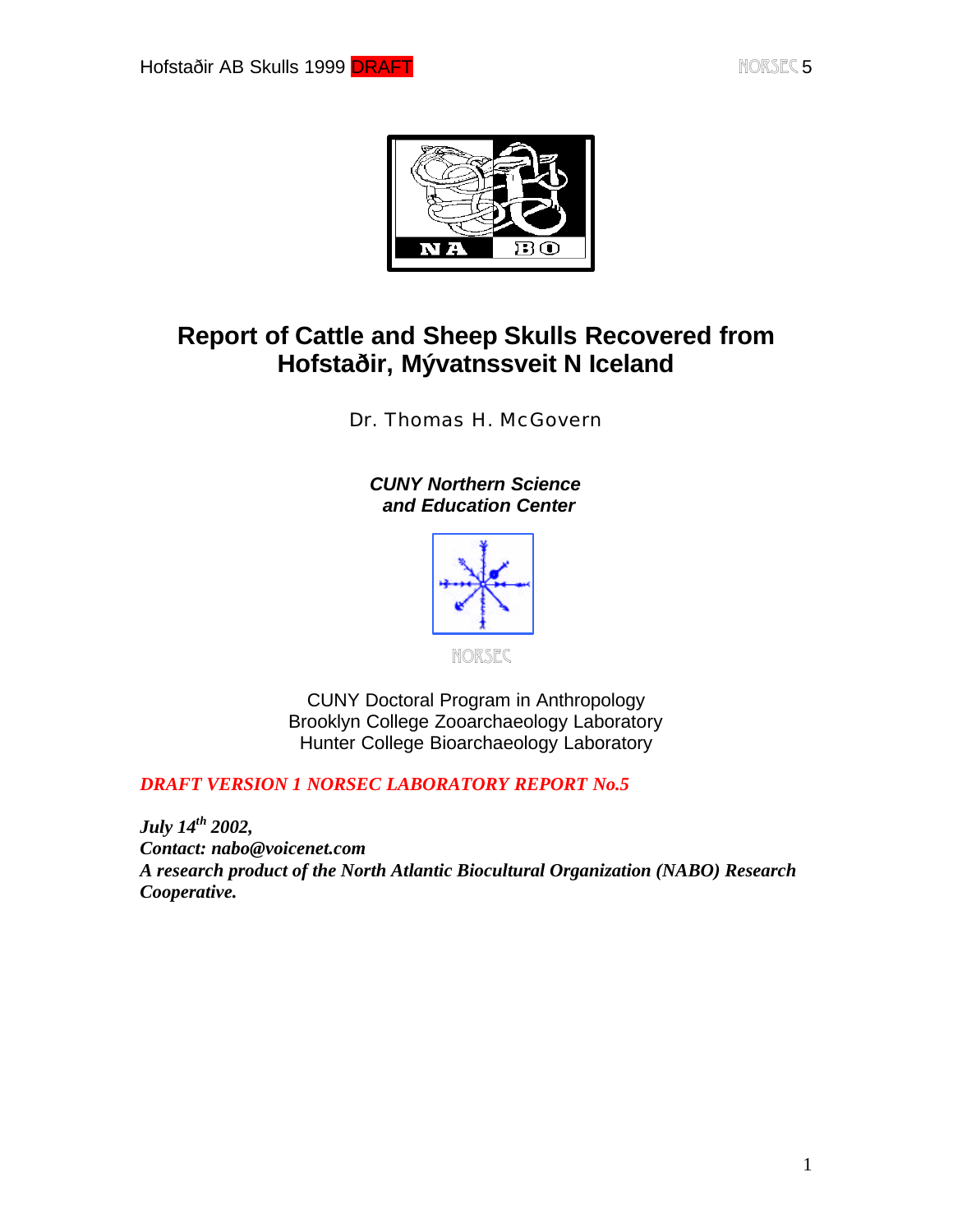#### **Introduction**:

In 1996, 1999 and 2000 the Fornleifastofnun lslands (Archaeological Institute Iceland, FSl) excavations at the site of Hofstaðir in the Mývatn district recovered nine domestic cattle skulls and one sheep skull sheep in contexts suggesting that they had been displayed outside the great hall structure for some time before being removed during the dismantling of the hall ca. AD 1000. Two localities

 of an outshot room (A2) attached to the great hall at Hofstaðir uncovered a pit deposit which contained the smashed remains of nine cattle skulls and one sheep skull. These did not appear to represent midden deposits of bone refuse derived from primary butchery or meal consumption, and they are not associated with other parts of the body. An examination of the skulls indicated that the whole or partial crania of several cattle and one sheep had some common characteristics;

- 1) Depressed fractures resulting from powerful blows between the eyes were clearly evident on 5 of the cattle skulls and on the single sheep skull.
- 2) Horn core fragments suggesting that the horns had not been removed (as was usual during butchery) on 4 of the cattle skulls. One cattle skull and the sheep skull were naturally polled (hornless), and the remaining cattle skulls were too fragmentary to assess.
- 3) At least two methods appear to have been use to prepare the skulls. In two cases, the lower face and teeth were removed leaving mainly the frontals with horn cores. In the other cases, apparently the whole cranium (less mandible) was displayed.
- 4) All of the cattle skulls which were not too fragmentary to assess showed strongly asymmetrical weathering, with the exterior surface strongly weathered and the interior surfaces essentially unweathered. Heavy weathering suggesting prolonged exposure in a fleshless state was evident on 5 of the cattle skulls.

The elements recovered and the asymmetrical weathering are strongly reminiscent of the two cattle skulls recovered in 1997 from the wall collapse of the SW wall of the great hall. While the function of these bone elements remains unclear and their full interpretation is beyond the scope of this report, some conclusions can be drawn from the condition of the bones and their find context. Where age can be determined, all but one of the cattle are mature but not aged animals. it would appear that the skulls were displayed for some time in an exterior surface subject to wind and weather before being collected together and thrown rather roughly into a pit in room AB, where they remained undisturbed by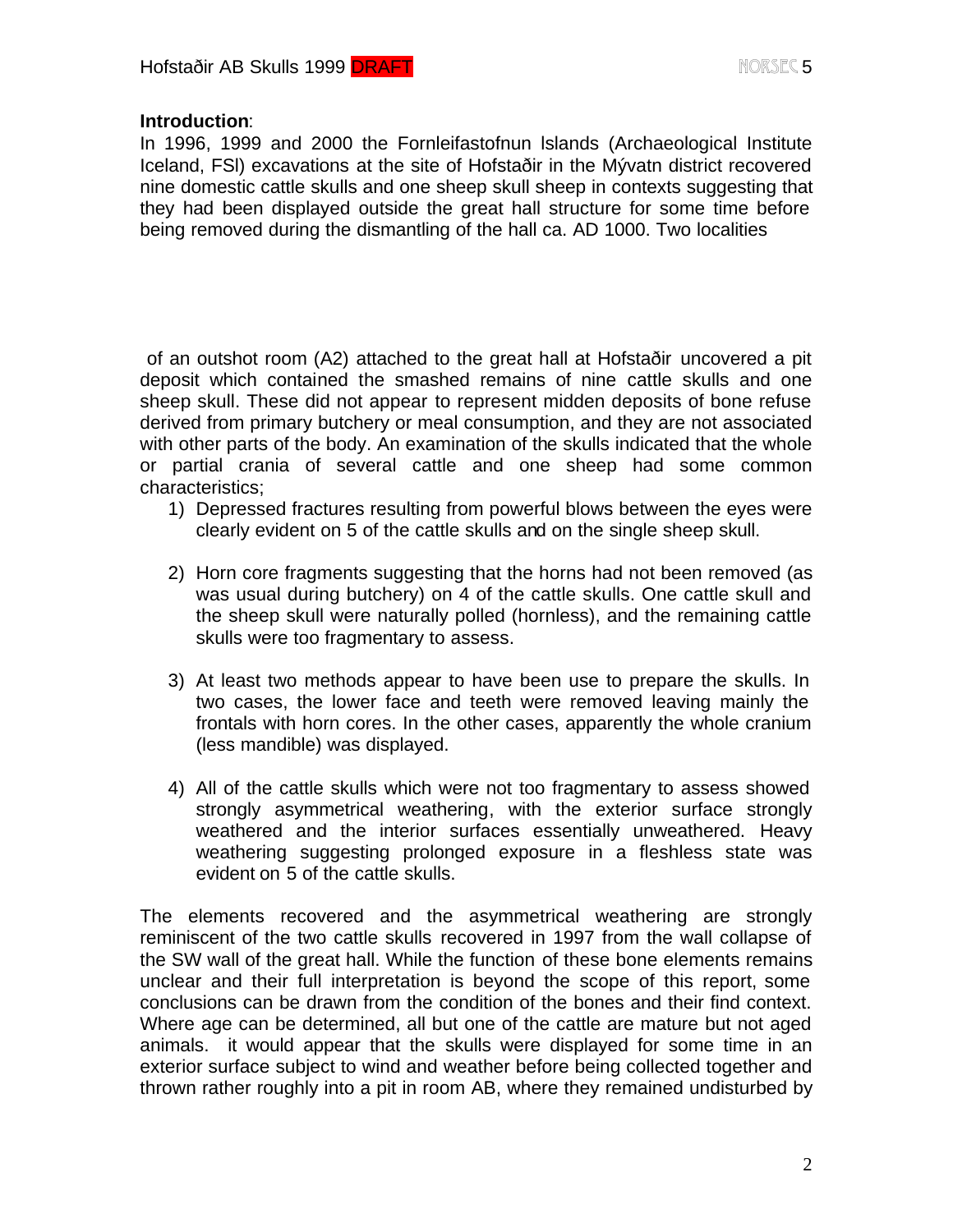subsequent activities. Three additional cattle skulls were recovered in the wall collapse of the great hall, two near the SW corner of the hall (1996) and a third in wall collapse just N of A2 (context 156). Their position and the differential wear on the outside of the skulls suggests that they were originally fixed to the wall or roof of the main structure.

This is a report on fragmentatry remains of cattle crania recovered from the SW wall area of the hall (A) excavated by Bruun et al in 1907. The remains are in three major segements, but represent only two individuals. Both are *Bos taurus domesticus* (domestic cattle) and both derive from the 1996 excavations at Hofstaðir , context C15.

#### C15 iii "A"

 The first individual (C15 iii) here designated A (*will have to change later skull designations or this one 2002)* is roughly a right half-cranium divided down the mid line including the occiput, frontal, parietal, and maxilla, but lacking the premaxilla. The only fragment of the left half of the skull is the left occipital condyle. One tooth (M1) is in the maxilla, and a second (P3) is loose but clearly associated. The dentition indicates and old juvenile/young adult with the adult M1 just coming into wear and the M2 and M2 still in crypt (unerupted). In developmental terms this would be a young animal but close to full adult size. The fragmentrs here represent the side of the face of the animal, but without the jaw present. Note that this animal was naturally polled (hornless), which is a genetic trait found skeletally in other specimens from late medieval and early modern Iceland and from Norse deposits in Greenland and is still present in low frequency in modern Icelandic cattle.

 Cause of death: there is a marked depressed fracture in the frontal, just behind the eye socket. Running across this depression is a straight cut mark made by a metal instrument with a blade at least 5 cm long (and probably double this). The bone around the cut mark show slight but not marked crushing, suggesting a blow (rather than a slice), but one that was probably somewhat cushioned at the point of impact by skin and tissue. The blow was thus probably delivered to the face of an animal rather than to a bare skull, The cranial fracture along the mid line is certainly partly the result of the impact fracture, and does not show and clear signs of further cutting. The skull of most cattle and caprines tends to come apart along the mid line, especially if a strong blow has been delivered to the mid line of the cranium as in this case. My interpretation would be that a blow from an axe or similar weapon killed the animal.

Note that the specimen is in good condition overall with little weathering apparent on either interior or exterior surfaces.

C15 c i , cii "B"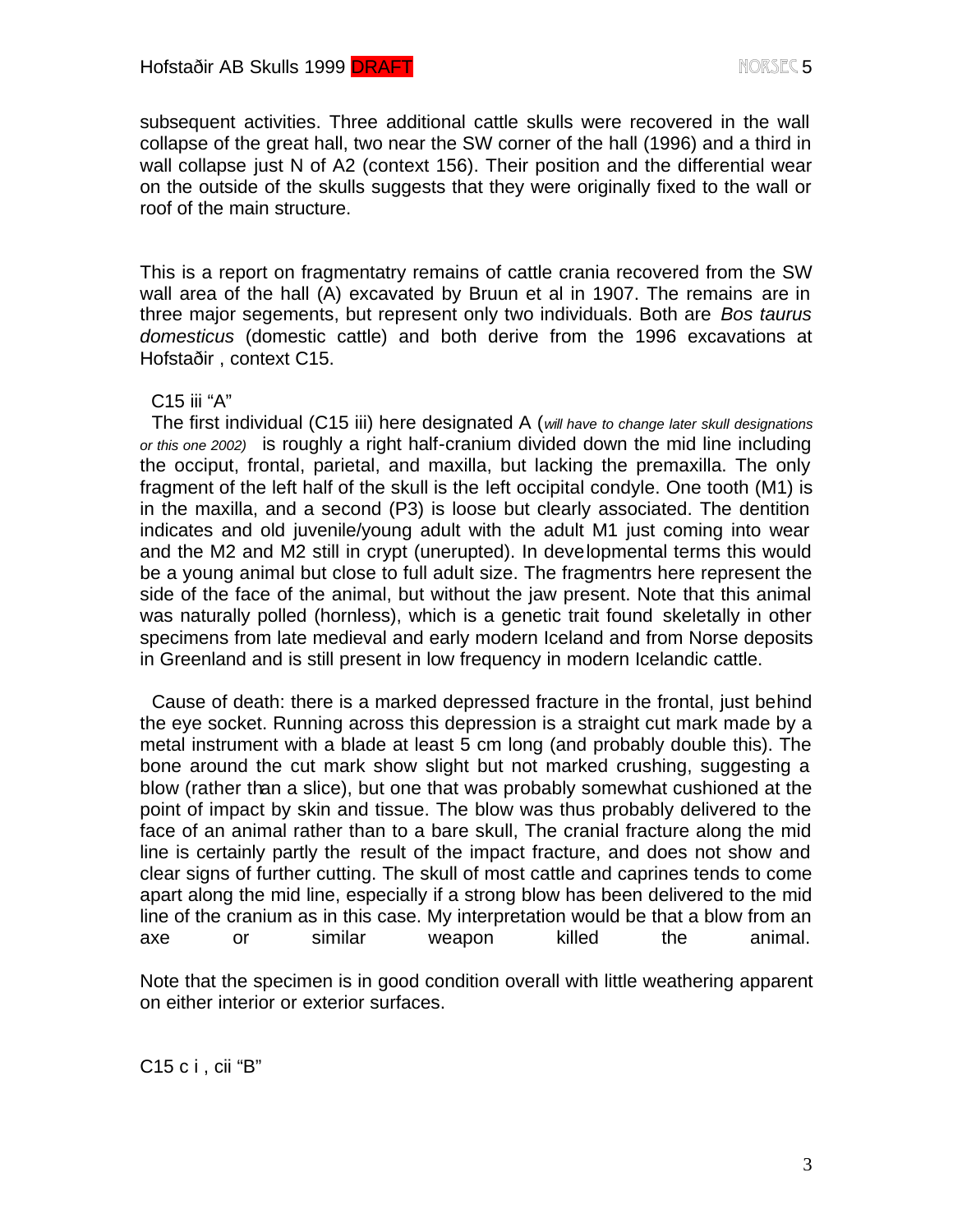The second animal (B) is represented by a paired left and right frontal and horn core set, the two halves were found close together in excavation, but not connected. The frontal extends down to the orbit, but the occiput and maxilla have been broken away prior to deposition. The halves match perfectly along the mid line and were probably attached together before being broken apart at burialthe fracture edges are not abraded and match closely. While teeth area basent the fusion state and the surface character of the frontals indicate a fully mature individual of a conformation similar to modern Icelandic cattle, with horns moderate in length and carried straight and only slightly curved forward and upwards. From the size of the horn cores this animal is most likely to have been male (bull). Note that neither horn core shows any indication that the horn sheath was removed, which is very unusual. Virtually all horn cores I have seen from Iceland or Greenland have been snapped from the frontal and the horn sheath removed for use in craft production (this includes fragments recovered from the fill fo G at Hofstaðir as well. The preservation of the intact horn is unusual if not unique.

 Cause of death: this animal also shows a clear depressed fracture on the midline of the frontal just above the eyes. No cut marks are visible, but the depressed fracture was clearly caused by a strong blow.

Note; This specimen is far more heavily weathered than specimen "A" and the weathering is not evenly distiributed. The bones of the interior of the cranium have smooth surfaces showing little weathering, while the exterior (front) surface shows extensive checking, cracking, and localized exfoliation. This weathering is consistent with the bare bone being exposed for some time (months or years) to direct contact with sun wind and rain. Note that when excavated this specimen was lying face down, not face up, and the differential weathering must have occurred at some point before the specimen was broken and deposited where it was found. Note again that the clean nature of the break indicates that the specimen was only broken at or shortly before burial and it would have appeared as a complete rack of horns prior to burial.

# **Description of the Bone Fragments**

### *Skull A*

 Figure 1 presents a lateral view (from left side) of the fragmentary cattle skull A. The skull is represented by left maxilla and most of the frontals, temporals, and occipital bones. Note that this

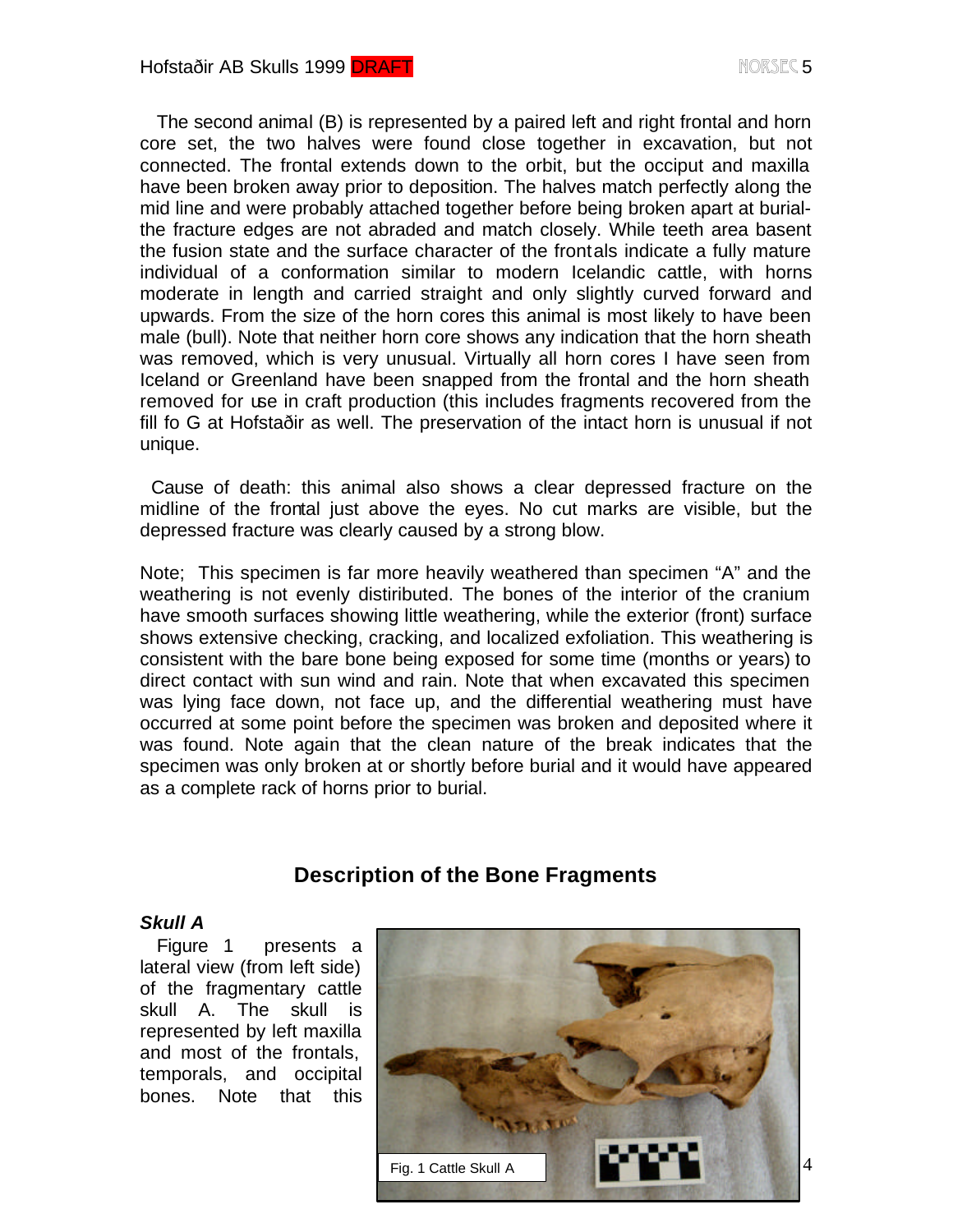individual is naturally polled (hornless), a genetic trait that appears in modern Icelandic cattle and which has been observed archaeologically in both Iceland (Amorosi 1996) and medieval Greenland (McGovern 1985, McGovern et al. 1996). This early specimen confirms the presence of this trait in the Landnám cattle population taken into the N Atlantic islands by the early Scandinavian settlers.

 Figure 2 presents a medial view from the front (anterior) surface, providing a better view of the depressed fracture between the eyes. No healing was observed in the margins of this massive wound, and it almost certainly caused the animal's death. This sort of mid-cranial smash by a mallet or the blunt end of an axe (usually combined with cutting the animal's jugular to catch the blood) was of course the standard NW European method of large animal slaughter from Neolithic down to recent times. The entire skull was probably originally present, and was broken (and the right maxilla lost) prior to final deposition in context 159. Skull A showed substantial weathering on the external surface of the frontals,



extending to the penetration of the compact bone surface around the right orbit (see figure 3). This degree of weathering suggests exposure in a fleshless or partly defleshed condition for some time (months or years). The interior surface of skull A (figure 4) was unweathered and in essentially fresh condition, suggesting that it had not been exposed in the same way. The right occipital condyle has been sheared off by a powerful blow from above by an axe or heavy cleaver, probably detaching the head.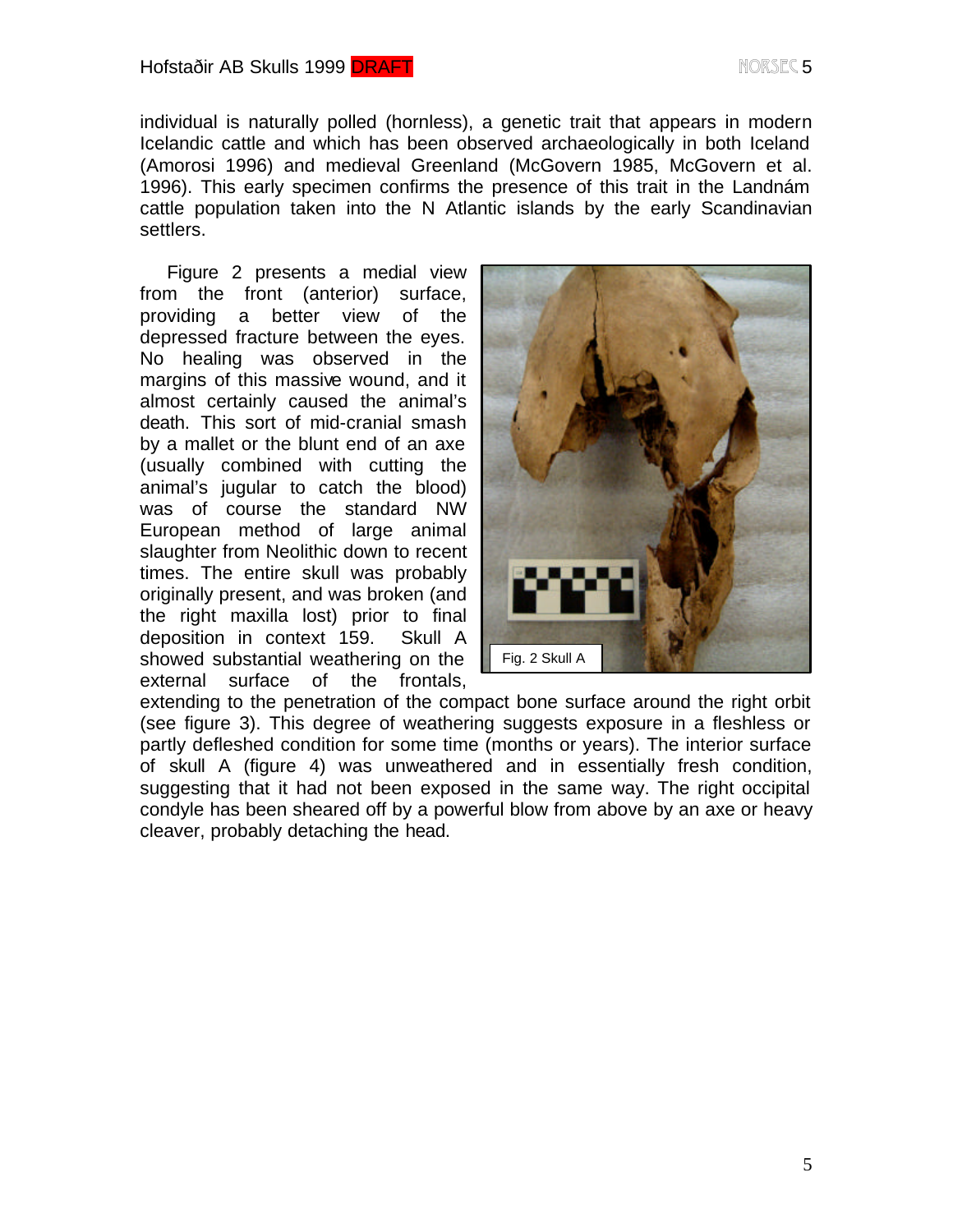Hofstaðir AB Skulls 1999 DRAFT NEITHEAD AN DEAST NORSEC 5



*Figure 3* Skull A Erosion of compact surface above orbit



*Figure 4* Skull A Showing relatively unweathered ventral (bottom) surface and marks of powerful chopping blow to the occipital area probably severing the head.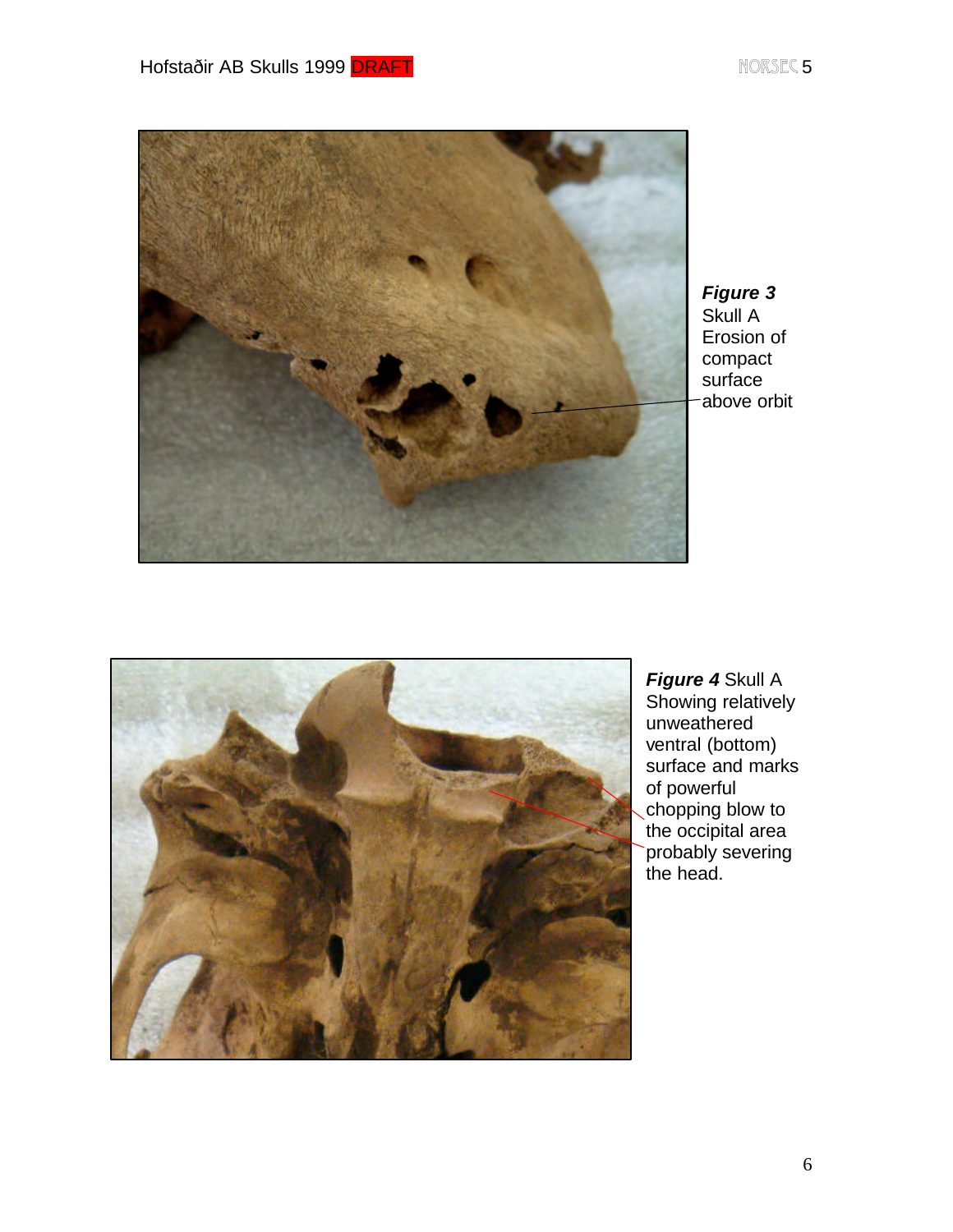## *Skull B*

 Skull B is also *Bos taurus,* and also shows evidence of massive trauma. A depressed fracture between the eyes extends into the brain case below, certainly a fatal wound. This individual was by far the largest in the group, and the conformation of the frontals suggests that it is a bull (though of the small Viking-medieval type). This skull lacks maxilla or lower face, and these seem to have



been removed during the initial preparation of the cranium rather than being broken away when the skull was disposed of in the pit context 159. Note that while the ends of the horn cores have subsequently broken away, they were not cut from the frontals during initial butchery for horn extraction, as was the normal



practice. In its original condition, this specimen would have had a full rack of horns. The external surface of the skull is heavily weathered, showing flaking and exfoliation of the compact surface, while the interior surface is again comparatively smooth and unweathered. Again this pattern suggests prolonged exposure of a fleshless skull for a period of months or years. This specimen seems to have been additionally modified by having nearly the whole occipital (base) of the skull

removed, possibly to make the frontal rest flat against a surface.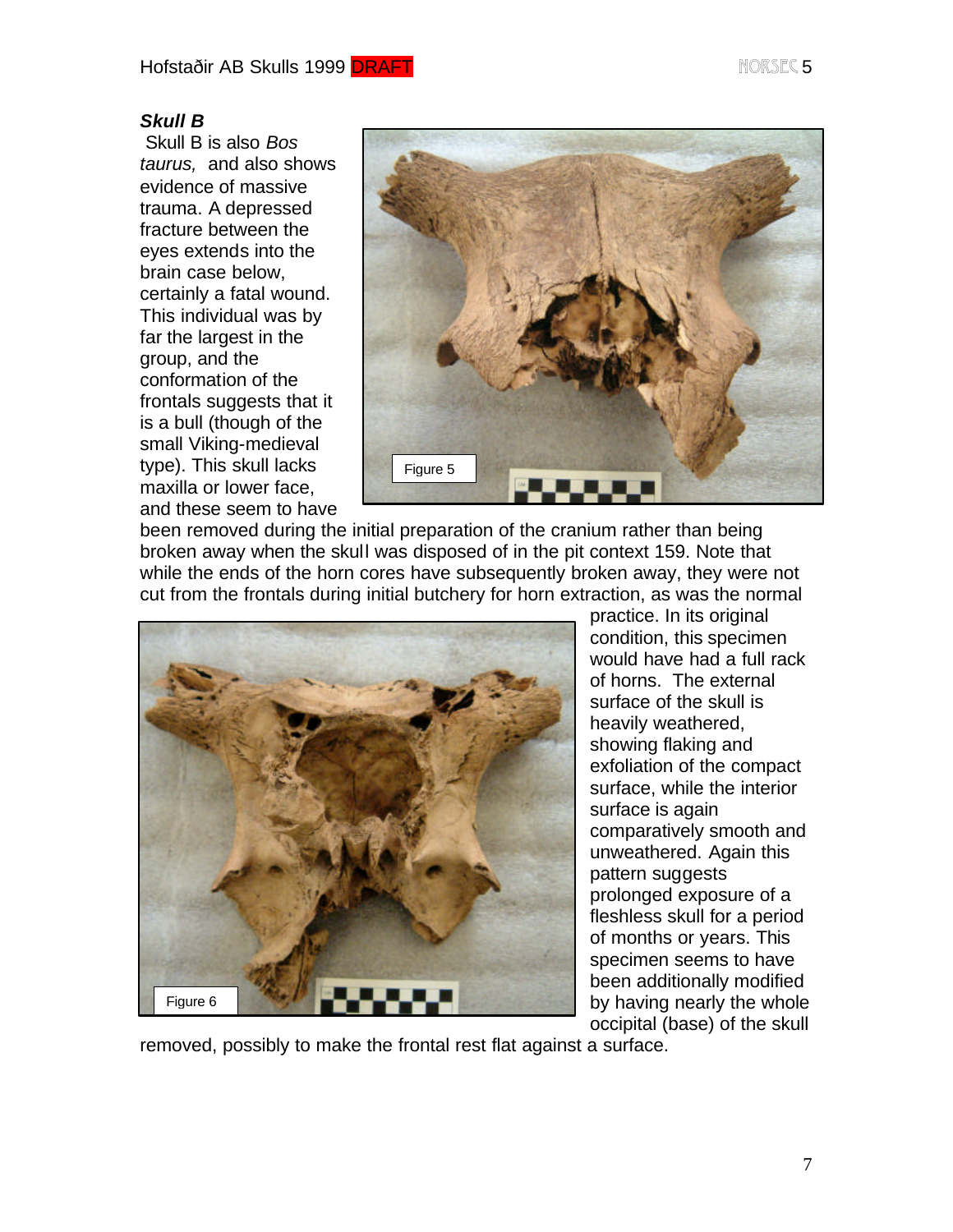*Skull C* (*Bos taurus*) appears to have shattered into five major fragments when deposited in the pit, and is represented by parts of the occipital, parietal, and frontals. The skull originally had horn cores but these have been broken off and were not associated with the smashed cranial elements.



**Skull D** comprises most of the frontals and the right zygomatic and maxilla of another cattle skull (*Bos taurus)* with a depressed fracture between the eyes (figure 8). The horn cores are now missing, but seem to have been lost to decay or damage when the skull was placed in the pit, as there are no cut marks around the base of the horn cores.



The three fragments fit together.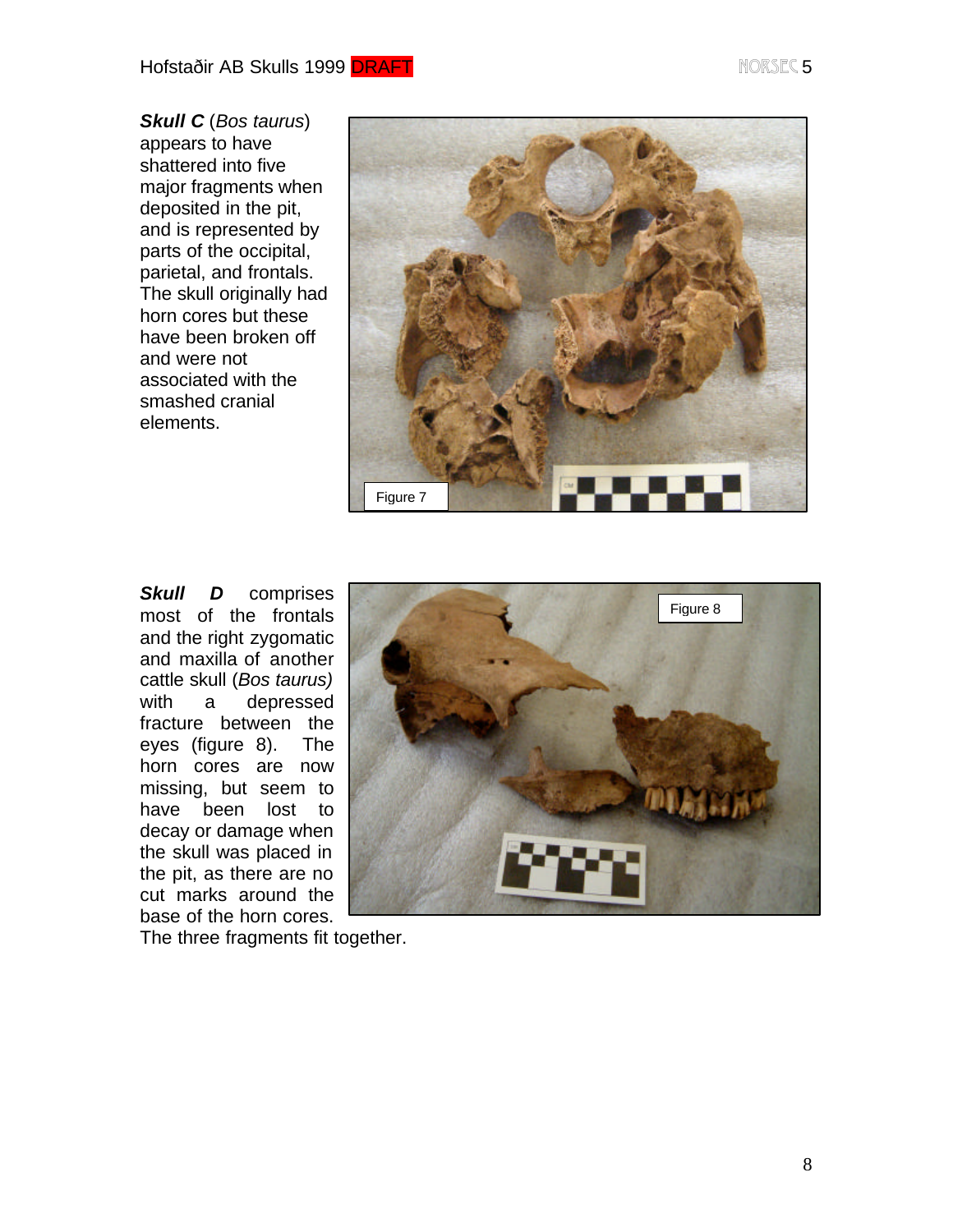*Skull E* comprises a set of cattle frontals with attached horn cores, partial parietals and part of the occipital (figure 9). The skull shows effects of a massive crushing blow between the eyes, which produced a depressed fracture extending into the brain case and which would have been immediately fatal. This skull is very similar in preparation to skull B, comprising the same set of elements and also exhibiting considerable weathering on its upper surface but little or none on its lower surface. This skull is much smaller than skull B



and probably does not derive from a bull.

**Skull F** is represented by a cattle maxilla and premaxilla, with a single surviving second molar (M2, Grant wear state g).

*Skull G* is the only sheep (*Ovis aries*) skull in the group, and is represented by most of the skull including both halves of the maxilla (figure 10). This individual is unusual as it is naturally polled (hornless) like the cattle skull A. This trait was very rare in medieval Icelandic stock, and modern Icelandic sheep are almost all horned (both sexes). This would have been an unusual animal in the farmyard of the  $10^{\text{th}}$ -11<sup>th</sup> c. AD. The skull shows a powerful impact between the eyes, causing a fatal depressed fracture just as in the cattle skulls. This mode of butchery is a bit unusual, as most sheep and goat skulls recovered in large enough fragments from midden and other refuse deposits do not show such depressed fractures. A more



common specialized sheep skull processing method was to split the skull lengthwise along the sagittal plane to produce a dish very similar to the modern *svíð* still enjoyed in Iceland. The mid-frontal smashing would preclude svíð production, and this is the only clear example of this form of butchery applied to caprines that we have seen in the Mývatn collections.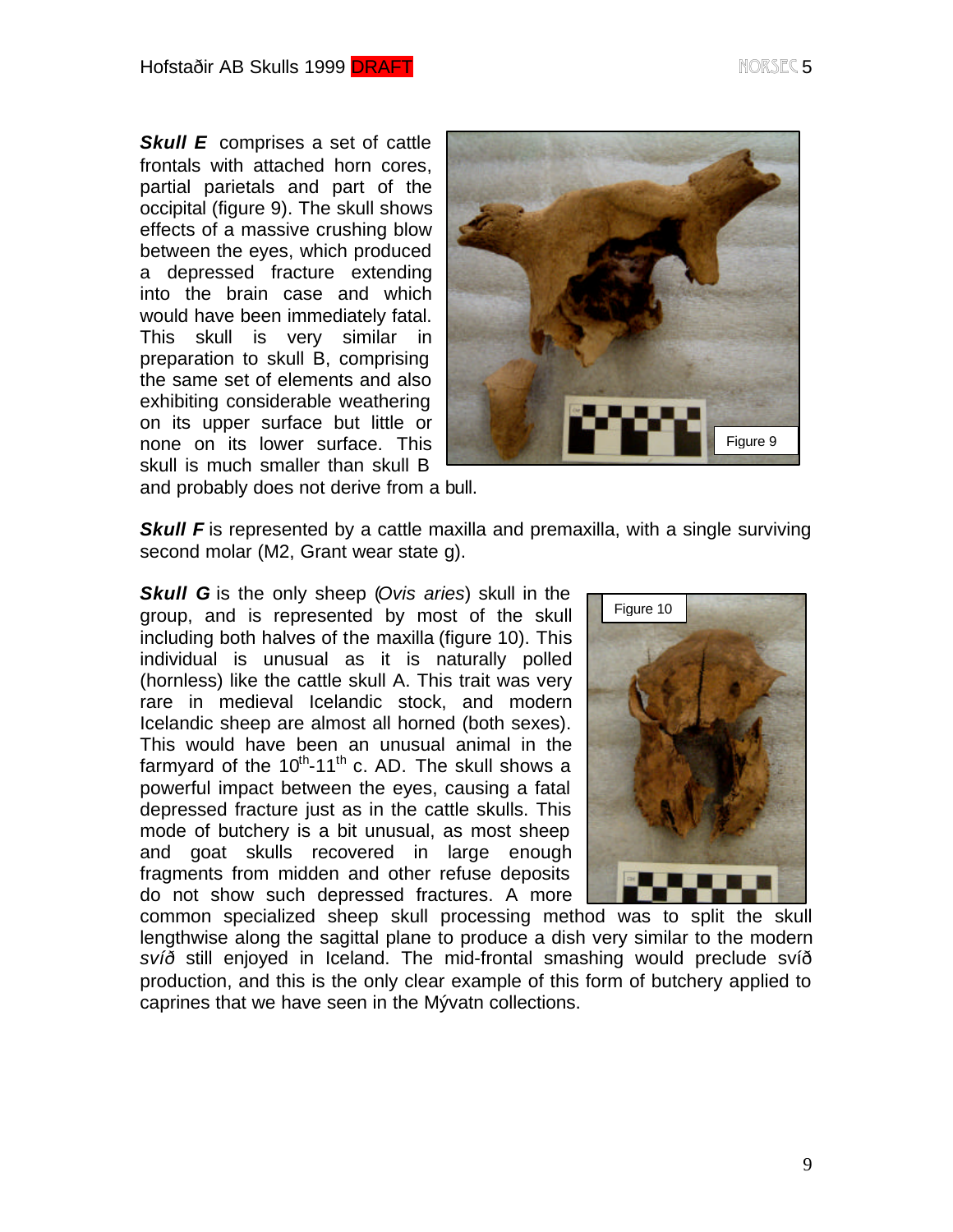**Skull H** is an isolated cattle maxilla that cannot match any of the other cranial fragments. It is a juvenile with nearly unworn first and second molars.

# **Summary Data**

 Table 1 presents the summary of the characteristics of the 8 specimens. All but skull G are cattle, and all that have preserved frontals have evidence of depressed fractures. Two skulls (one cattle and one sheep) are naturally polled. And it is not possible to tell if a horn core was attached to skulls C, F, and H. All show evidence of differential weathering on the upper (external) surface and appear to have been displayed outdoors for some time (months or years) before being finally deposited in the pit context 159. Some skulls seem to have originally been displayed whole, with lower face and nasal bones attached, but others (B and E in particular) seem to have been displayed as a set of frontals with attached horns.

| Table 1                |          |        |        |        |        |        |        |        |
|------------------------|----------|--------|--------|--------|--------|--------|--------|--------|
|                        | Specimen |        |        |        |        |        |        |        |
| <b>Skull</b>           |          |        |        |        |        |        |        |        |
| <b>Characteristics</b> | А        | в      | C      | D      | Е      | F      | G      | н      |
|                        |          |        |        |        |        |        | Ovis   |        |
| <b>Species</b>         | Bos t.   | Bos t. | Bos t. | Bos t. | Bos t. | Bos t. | a.     | Bos t. |
| Depressed              |          |        |        |        |        |        |        |        |
| fracture               | Yes      | yes    | ?      | yes    | yes    | ?      | yes    | ?      |
| Horn Core              | nat.     |        |        |        |        |        | nat.   |        |
| present                | polled   | yes    | ?      | yes    | yes    | ?      | polled | ?      |
| Maxilla Present        | Yes      | no     | no     | yes    | no     | yes    | yes    | yes    |

Table 2 presents the dental eruption and wear states of the maxillary teeth associated with four of the skulls (tooth wear scored according to Grant 1985). All but skull H were full adult (H is a late juvenile), and none showed extremely heavy wear associated with very old animals. While the sample is small, the general impression given is of animals in their prime rather than very young or very old individuals.

| Table 2         | <b>Tooth Wear (A.Grant)</b> |    |    |    |    |  |  |
|-----------------|-----------------------------|----|----|----|----|--|--|
| <b>Specimen</b> | P <sub>3</sub>              | P4 | M1 | M2 | M3 |  |  |
|                 | y                           |    |    |    |    |  |  |
|                 |                             |    |    |    |    |  |  |
|                 |                             |    |    |    |    |  |  |
|                 |                             |    |    |    |    |  |  |

#### *The 1997 Skull Finds*